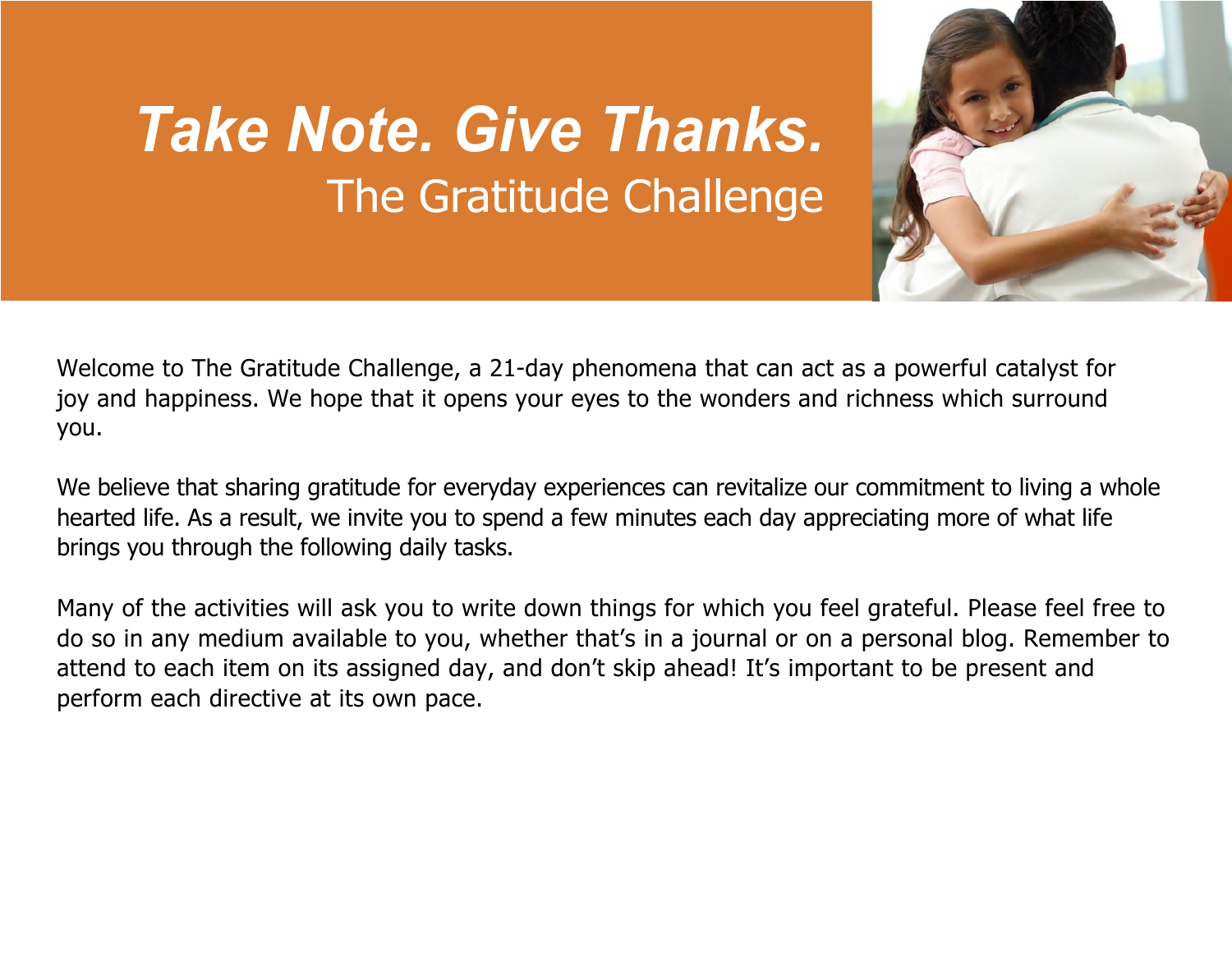## **Week 1:** Be Grateful for What You Have

| <b>Day</b><br>1                       | Making the Commitment. Today you start The Gratitude Challenge. Take time to reflect on why you<br>accepted this challenge and what you hope to achieve from it.                                                                                                                                                                                      |  |
|---------------------------------------|-------------------------------------------------------------------------------------------------------------------------------------------------------------------------------------------------------------------------------------------------------------------------------------------------------------------------------------------------------|--|
| <b>Day</b><br>$\mathbf{2}$            | <b>Morning Coffee Gratitude.</b> One of the best ways to start the day is to spend a few minutes reflecting on the<br>things for which you're grateful. You might start by feeling gratitude for the warmth of the cup of coffee in your<br>hand, the first sip, and the beauty in a new day.                                                         |  |
| <b>Day</b><br>$\boldsymbol{3}$        | <b>Gratitude for Food.</b> Take the time to give thanks for each meal you eat<br>today. Reflect on all of the people whose hard work contributed to the food on<br>your table from the farmer who grew the food, the truck driver who delivered it,<br>the grocery clerk who stocked it, and the person who cooked the meal.                          |  |
| <b>Day</b><br>$\overline{\mathbf{4}}$ | Gadget Gratitude. Take time to reflect on all of the technological tools you<br>have that make your day easier. That might be the phone that allows you to keep<br>in contact with people, the washing machine that allows you to clean your clothes<br>or the internet that allows you to access information near instantaneously.                   |  |
| <b>Day</b><br>5                       | Gratitude Walk. Go for a walk and see how many things you can find to<br>appreciate. Pay attention to what you can see, smell, and hear. You might notice<br>the changing seasons, an attractive smell, a cloudless sky, and the people around<br>you.                                                                                                |  |
| <b>Day</b><br>6                       | Gratitude for the Things You Take for Granted. Take some time to imagine losing some of the<br>things you take for granted. That might include your home, your ability to see and hear, your ability to walk, or<br>anything else that brings you comfort. Then imagine getting each of those things back and imagine how<br>grateful you would feel. |  |
| <b>Day</b><br>$\overline{7}$          | Rampage of Appreciation. Look around your environment for an object or circumstance that<br>pleases you. Try to hold your attention on this item as you reflect on how wonderful it is. Notice how<br>your positive feelings increase the longer you focus on it. Now chose another pleasing object for your<br>positive attention.                   |  |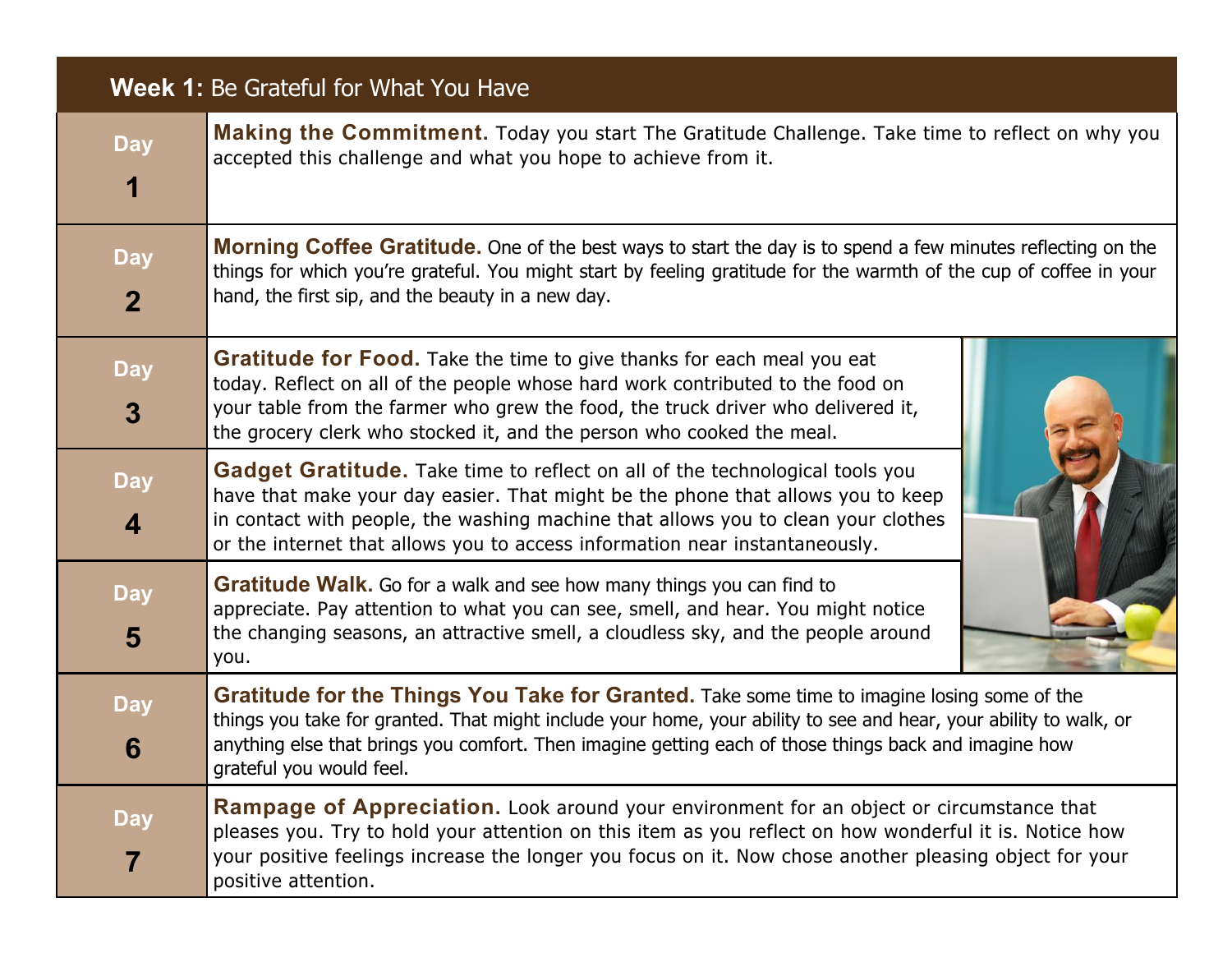| <b>Week 2: Share Your Gratitude with Others</b> |                                                                                                                                                                                                                                                                                               |  |
|-------------------------------------------------|-----------------------------------------------------------------------------------------------------------------------------------------------------------------------------------------------------------------------------------------------------------------------------------------------|--|
| <b>Day</b><br>8                                 | Gratitude for Others. Enjoy the people around you. Take a moment to appreciate three people in your life.<br>Reflect on their unique talents and how your world is better because of them.                                                                                                    |  |
| <b>Day</b><br>9                                 | Gratitude Notes. Send thank you notes to two people who have exerted a positive influence in your life but<br>whom you have not properly thanked.                                                                                                                                             |  |
| <b>Day</b><br>10                                | <b>Gratitude Visit.</b> Make the time to pay a gratitude visit to someone who has helped you. The visit does<br>not have to be long, but make sure you are specific about what the person did and how it affected you.                                                                        |  |
| <b>Day</b><br>11                                | <b>Gratitude Partner.</b> Find someone, a friend or family member, and share the things you're grateful for with<br>each other. As you share, you may feed off each other's ideas as often the other person may be able to open your<br>eyes to things you haven't noticed or have forgotten. |  |
| <b>Day</b><br>12                                | <b>Grateful Communication.</b> Dare to see the glass half full in<br>your communication with others. See if you can go the whole day<br>without voicing any complaints.                                                                                                                       |  |
| <b>Day</b><br>13                                | Gratitude Lookout. Spend the day on the lookout for<br>people you can thank. Actively watch for things that others<br>do that are kind, helpful, and considerate. Be generous with<br>your expressions of appreciation.                                                                       |  |
| <b>Day</b><br>14                                | Gratitude Reflection. It's been two weeks since you started<br>The Gratitude Challenge. Take time to reflect and write about<br>how The Challenge has changed your perspective thus far.                                                                                                      |  |